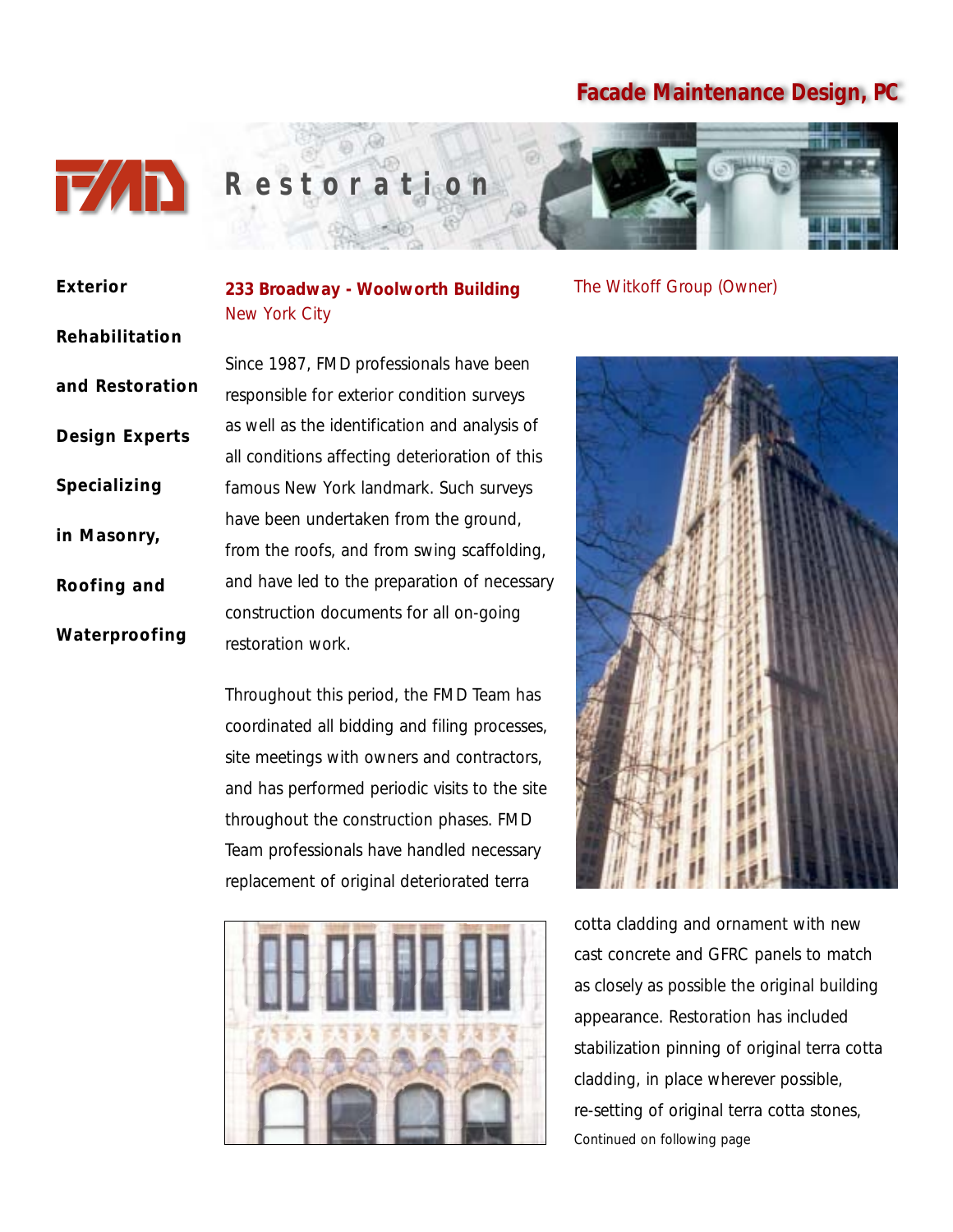## **Restoration Facade Maintenance Design, PC**



**Woolworth Building** New York City

362 Fifth Avenue

New York, NY 10001

t: 212.560.9292

f: 212.560.9746

e: info@facademd.com

www.facademd.com





re-pointing of mortar joints, patching of original terra cotta glaze material and repair and replacement of corroded structural steel as required, in addition to the repair and replacement of copper and bituminous roofing wherever necessary. FMD also designed unique flashing and anchorage details and restored missing ornamentation and color schemes.

#### **Unique Historic Structure:**

A Local and National landmark structure, The Woolworth Building was designed by architect Cass Gilbert and was the tallest building in the world at the time of its completion in 1913. FMD has been the professional of record for all exterior work since 1987, including continuous, on-going restoration and preservation assignments.

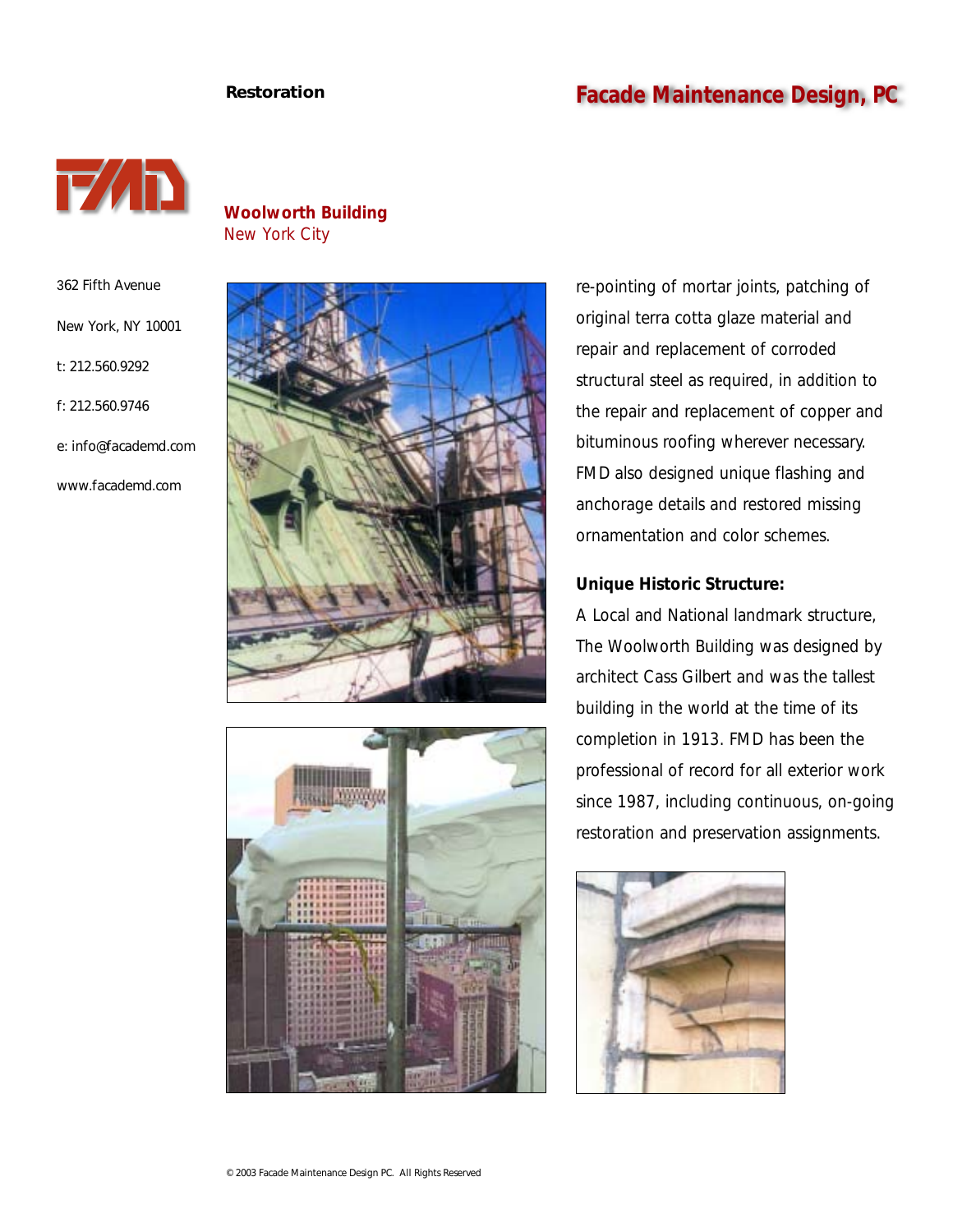

| <b>Exterior</b>       | 33                  |
|-----------------------|---------------------|
| Rehabilitation        | M<br>N <sub>6</sub> |
| and Restoration       | Th                  |
|                       | $d\epsilon$         |
| <b>Design Experts</b> | Int                 |
| Specializing          |                     |
|                       |                     |
| Roofing and           | fro                 |
|                       | pr                  |
| Waterproofing         | of                  |
|                       | ad                  |
|                       | $\overline{O}$      |
|                       | Su                  |
|                       | fro                 |
|                       | to                  |
|                       | $d\epsilon$         |
|                       | pr                  |
|                       | re:                 |
|                       | re:                 |
| 362 Fifth Avenue      | fo                  |
| New York, NY 10001    | ar                  |
| t: 212.560.9292       | SU                  |
|                       |                     |

f: 212.560.9746

e: info@facademd.com

www.facademd.com

**330 West 42nd Street McGraw Hill Building** ew York City

Deco Tower Associates (Owner)

his local and National landmark structure, esigned by architect Raymond Hood in the ternational Style for McGraw Hill Publishing 1931. Prior to FMD's work, the building as surrounded by sidewalk bridging over a period of several years, to protect the public om falling terra cotta fragments. Several evious projects which had involved the use inappropriate materials caused substantial ditional deterioration.

wners commissioned FMD to conduct a and yet of exterior walls, from the ground, om roofs, and from swing scaffolding, and perform identification and analysis of eteriorated conditions, leading to the reparation of construction documents for storation work. FMD professionals were sponsible for design of new substructure or parapet walls, to allow proper aeration and provide concealed waterproofing, and to pport replacement terra cotta blocks extruded specifically for this project. Steel railings, duplicating the original appearance but updated to new code requirements, were also added.



The FMD Team coordinated bidding and filing processes, as well as site meetings with the owner and contractor, and performed periodic visits to the site during the construction phase.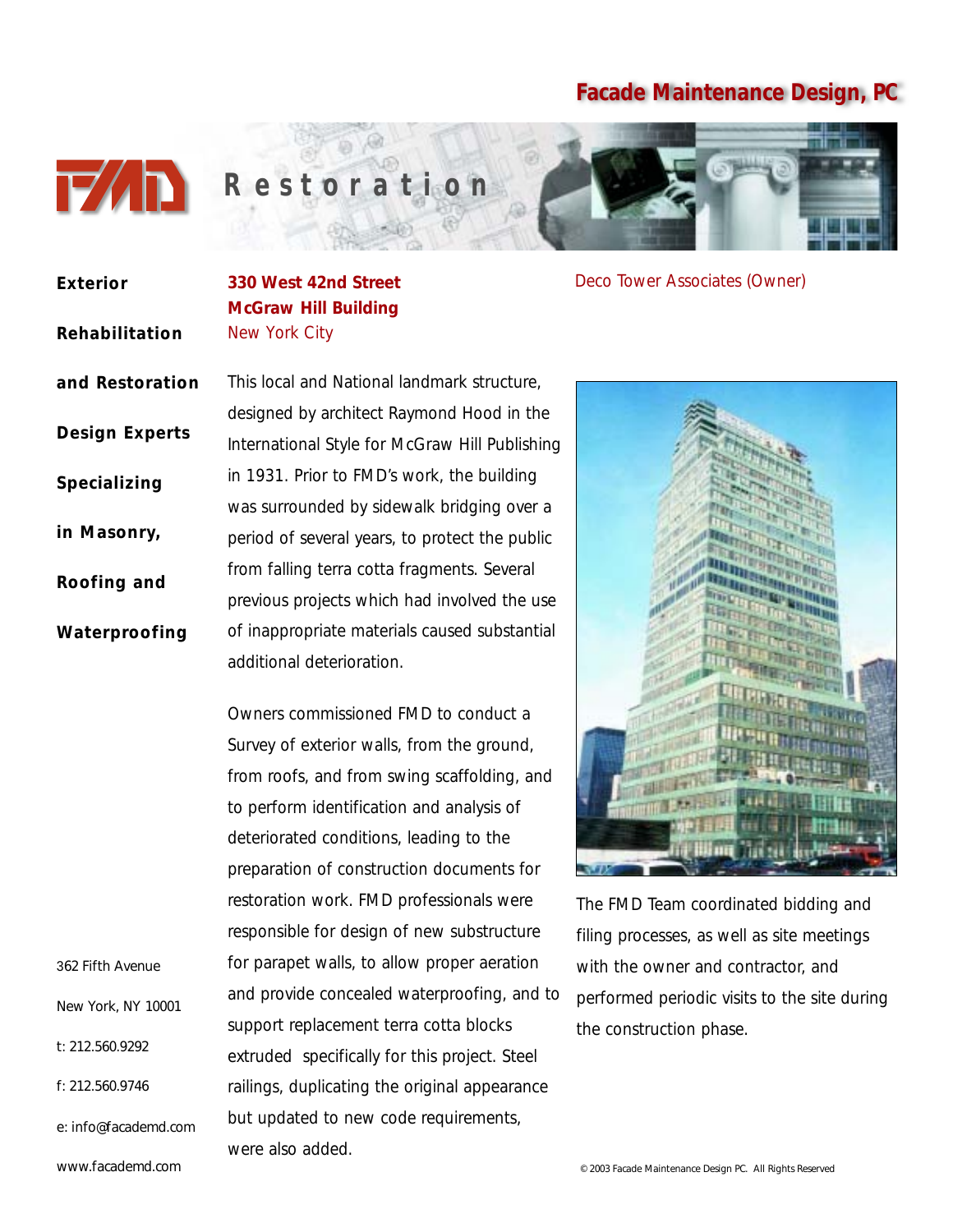

#### Building owners commissioned FMD to conduct a survey of specific problem areas of exterior walls, from the ground and from swing scaffolding, and to perform identification and analysis of all deteriorated conditions, leading to the preparation of construction documents for necessary restoration work. Despite a limited budget and schedule, FMD was able to design a simple and effective repair program to address serious conditions found and to assist the contractor in implementing the approved design. FMD professionals assisted in the bidding and filing processes, and performed periodic visits to the site during **Exterior Rehabilitation and Restoration Design Experts Specializing in Masonry, Roofing and Waterproofing**

"W" Hotel - Union Square The Related Group (Developer)

New York City Structure Tone (Construction Manager)



The FMD team coordinated stabilization pinning and the resetting of displaced original limestone ornament, in the replacement of cracked and displaced original face brick, and in the repair and waterproofing of corroded original structural steel.

construction.

362 Fifth Avenue

New York, NY 10001

t: 212.560.9292

f: 212.560.9746

e: info@facademd.com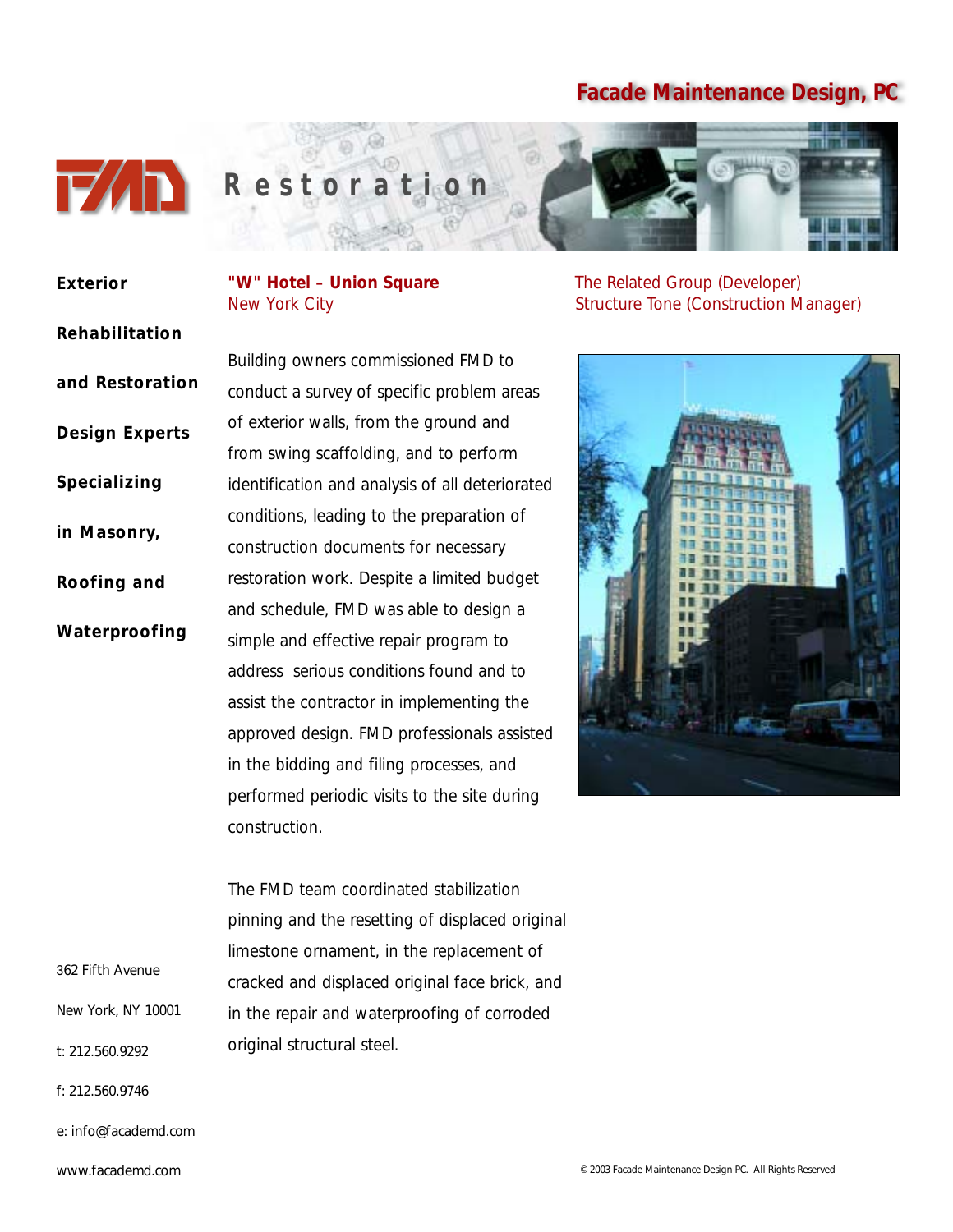

**Rehabilitation**

**and Restoration**

**Design Experts**

**Specializing** 

**in Masonry,**

**Roofing and**

**Waterproofing**

**Exterior**

## New York City (Owner/Manager)

Owners of this local landmark structure commissioned FMD to conduct a survey of exterior walls, from the ground, from roofs and swing scaffolding, and to perform identification and analysis of deteriorated conditions, leading to the preparation of construction documents for necessary restoration work. The resulting FMD design focused on visible deterioration in exterior walls and on the correction of interior leakage problems.

FMD professionals coordinated bidding and filing processes, site meetings with the contractors and owners and performed periodic visits to the site during the construction phase. FMD administered a restoration program which included the replacement of cracked and displaced face brick, replacement of deteriorated roofing and replacement of terrace waterproofing systems including new perimeter flashing buried within the masonry walls. In addition the FMD team replaced original deteriorated ornamental terra cotta panels with new cast concrete panels to match the building's original appearance.

**40 West 86th Street All and Street** Rudin Management Company



362 Fifth Avenue

t: 212.560.9292

f: 212.560.9746

New York, NY 10001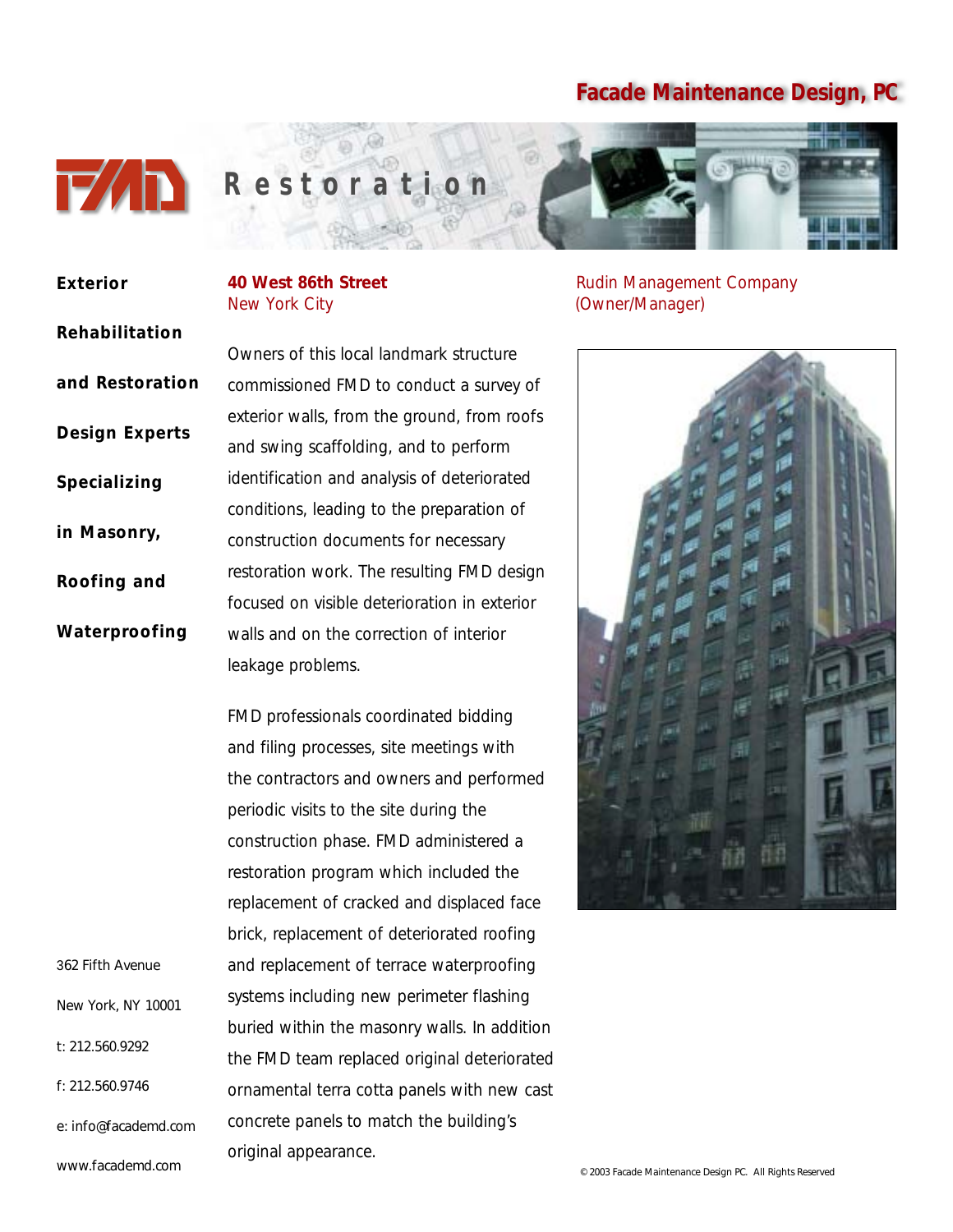

## *R estoration*

| Exterior              | 153 <sub>h</sub><br>Newa |
|-----------------------|--------------------------|
| Rehabilitation        |                          |
|                       | This I                   |
| and Restoration       | struct                   |
| <b>Design Experts</b> | state                    |
|                       | court:                   |
| Specializing          | long-:                   |
| in Masonry,           | with 1                   |
|                       | the d                    |
| Roofing and           | posin                    |
|                       | owne                     |
| Waterproofing         | State                    |

**Halsey Street** ark, New Jersey

ocal landmark ure, which houses and local offices and s, had experienced standing problems fragments falling from eteriorated facade, g major issues for the ers, which include the of New Jersey.

FMD, acting in conjunction with former parent company DeSimone Consulting

Engineers, was commissioned to conduct a survey of exterior walls, from the ground, from roofs and swing scaffolding, and to perform identification and analysis of deteriorated conditions, leading to the preparation of construction documents for necessary restoration work.

FMD professionals coordinated bidding and filing processes, site meetings with the contractors and owners and performed periodic visits to the site during the construction phase.

Hartz Mountain Associates (Co-Owner/Manager)



The FMD Team administered patching and replacement of the original limestone cladding and ornament, as well as the repair and waterproofing of original steel spandrel panels, pointing of deteriorated mortar joints and repair of corroded structural steel, performing within budget, on schedule and in adherance with the security concerns of the owners.

www.facademd.com

e: info@facademd.com

362 Fifth Avenue

t: 212.560.9292

f: 212.560.9746

New York, NY 10001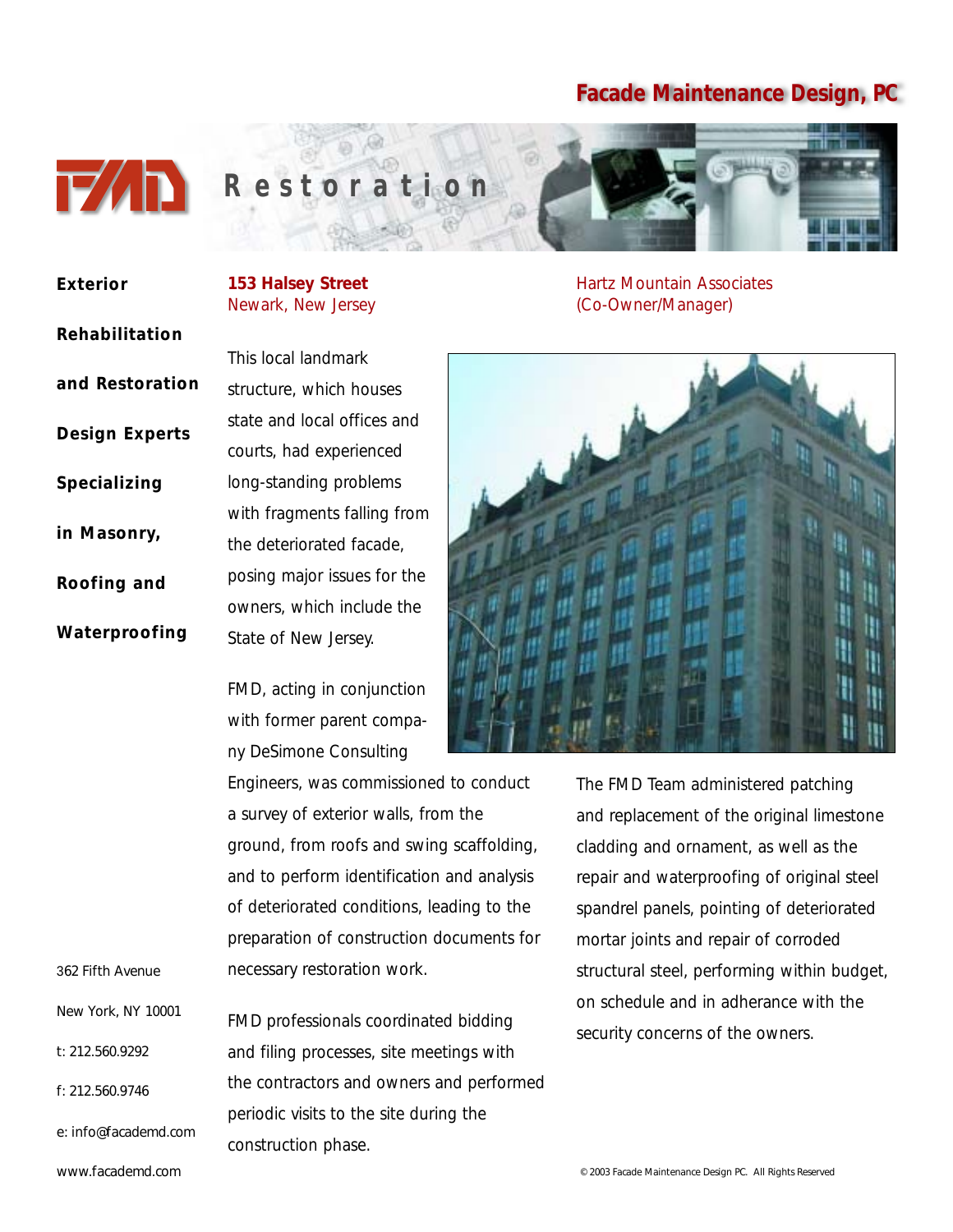

**Exterior**

## **The Newark Museum**

**Rehabilitation and Restoration Design Experts Specializing in Masonry,**

**Roofing and**

**Waterproofing**

Newark, New Jersey Through their project architect, owners

of this local landmark structure engaged FMD to conduct a survey of specific, problem areas of exterior walls, from the ground and from pipe staging and to identify and analyze deteriorated conditions, leading to the preparation of construction documents for necessary restoration work.

The FMD Team assisted in bidding and filing processes, and performed periodic visits to the site during construction.



Michael Graves Associates (Architect)



The restoration program included FMD professional evaluation of long-standing problems and design of simple yet effective repairs, as well as the coordination of stabilization pinning of cracked and displaced original face brick and the repair of corroded structural steel.



362 Fifth Avenue

New York, NY 10001

t: 212.560.9292

f: 212.560.9746

e: info@facademd.com

www.facademd.com

© 2003 Facade Maintenance Design PC. All Rights Reserved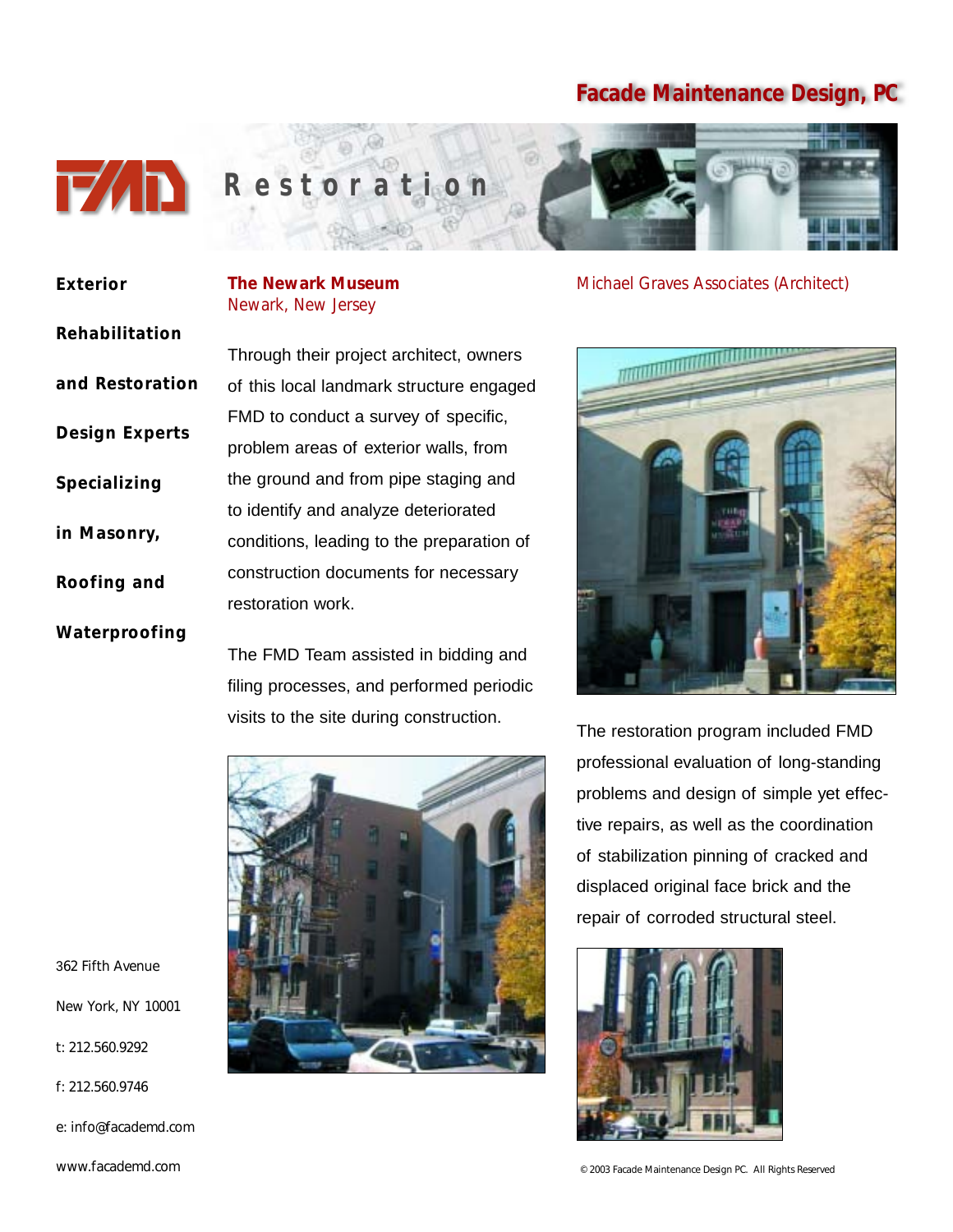

# *R ehabilitation*

periodic visits to site during construction.

| <b>Exterior</b>       | <b>One Whitehall Street</b><br>New York City  |
|-----------------------|-----------------------------------------------|
| Rehabilitation        |                                               |
|                       | Owners commissioned FMD to conduct a          |
| and Restoration       | survey of exterior walls, including metal     |
| <b>Design Experts</b> | and glass curtain walls, from the ground      |
|                       | and from swing scaffolding, and to            |
| Specializing          | perform Identification and analysis of        |
|                       | deteriorated conditions, leading to the       |
| in Masonry,           | preparation of construction documents         |
| Roofing and           | for necessary rehabilitation work.            |
| Waterproofing         | Utilizing its expertise in rehabilitation of  |
|                       | curtain wall structures, as well as all other |
|                       | forms of facade structures, The FMD Team      |
|                       | developed a successful repair program         |
|                       | including replacement of cracked and          |
|                       | displaced face brick to match the original,   |
|                       | patching of spalled veneer stone, and         |
|                       | replacement of deteriorated joint sealant     |
|                       | at windows and curtain walls.                 |
|                       | FMD professionals coordinated the bidding     |
| 362 Fifth Avenue      | and filing processes, and performed           |

New York, NY 10001

- t: 212.560.9292
- f: 212.560.9746
- e: info@facademd.com

#### Rudin Management Company (Owner/Manager)

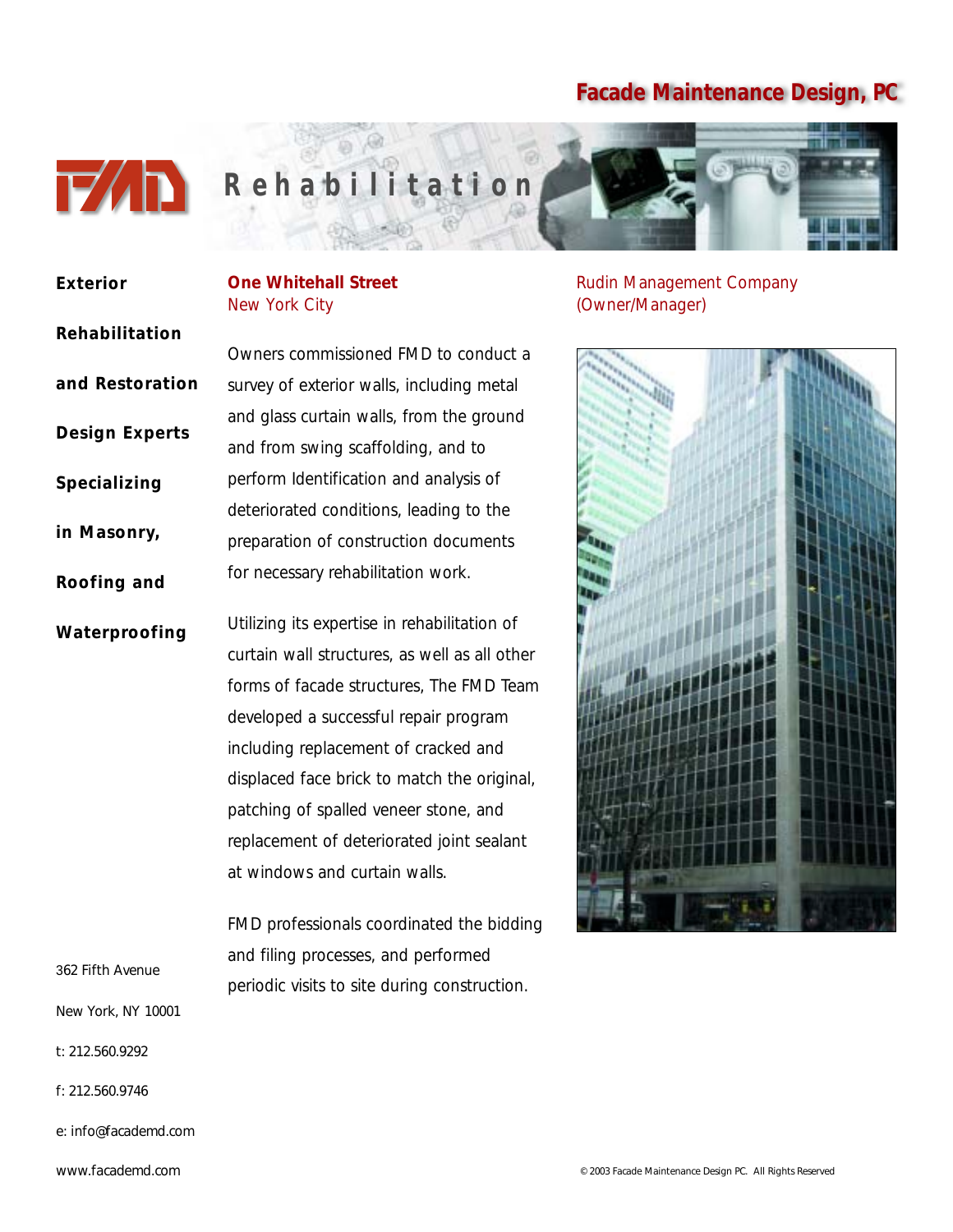

*R ehabilitation*

## **Exterior Rehabilitation and Restoration Design Experts Specializing in Masonry, Roofing and Waterproofing**

**200 West 57th Street - Sidewalk** New York City

#### **Sidewalk Replacement**

The FMD Team conducted a survey of sidewalk pavement and supporting vault structure, as well as research of Transit Authority records regarding the subway station mezzanine beneath portions of this building. FMD provided coordination of extensive filing and bidding processes, and coordination of all parties as the owner's representative during construction. FMD professionals evaluated the vault structure and administered waterproofing and pavement subgrade preparations for a

200 West 57th Street Associates (Owner)

new poured concrete sidewalk.

NYC Transit did not want to repair portions of the city-owned deteriorated structure that was leaking into building basement. FMD designed a cost-effective stainless steel liner in the basement to prevent water leakage from the city-owned vault and foundation walls into the building, eliminating the the necessity for extensive owner-financed repairs to the city-owned structure.



362 Fifth Avenue

New York, NY 10001

t: 212.560.9292

f: 212.560.9746

e: info@facademd.com www.facademd.com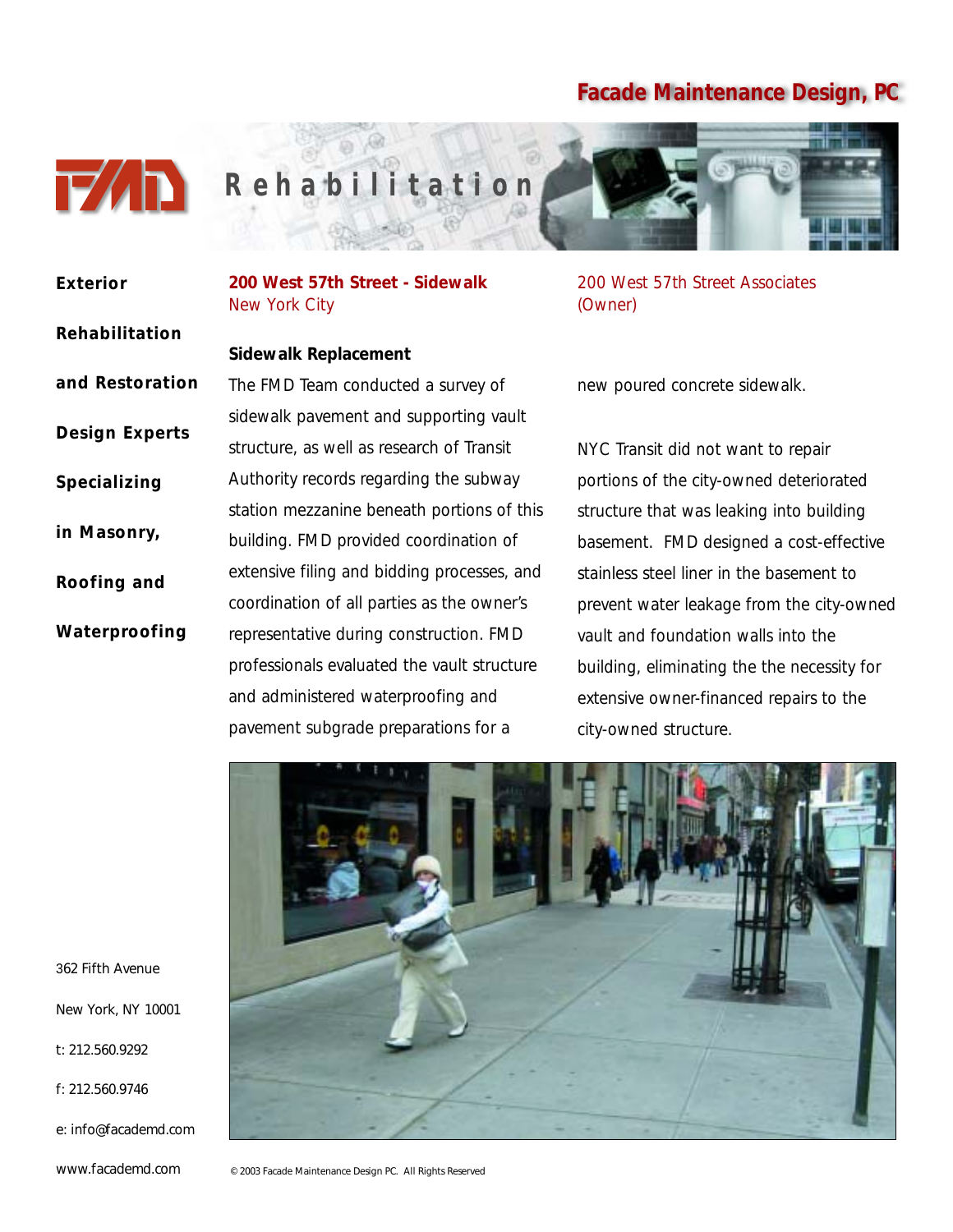

| Exterior              | New Amsterd<br>New York City |
|-----------------------|------------------------------|
| Rehabilitation        |                              |
|                       | <b>Building owner</b>        |
| and Restoration       | prepare an ana               |
| <b>Design Experts</b> | conditions at th             |
| Specializing          | <b>FMD</b> profession        |
|                       | exterior walls, 1            |
| in Masonry,           | setback roofs a              |
| Roofing and           | and performed                |
|                       | of deteriorated              |
| Waterproofing         | analysis report              |

## **Neater**

s commissioned FMD to alysis report of exterior his landmark building site.

nals conducted a survey of from the ground, from and from swing scaffolding, Identification and analysis conditions. The required was then filed with the NYC Department of Buildings, in accordance with NYC Local Law 11/98



The Walt Disney Company (Owner)





362 Fifth Avenue

New York, NY 10001

t: 212.560.9292

f: 212.560.9746

e: info@facademd.com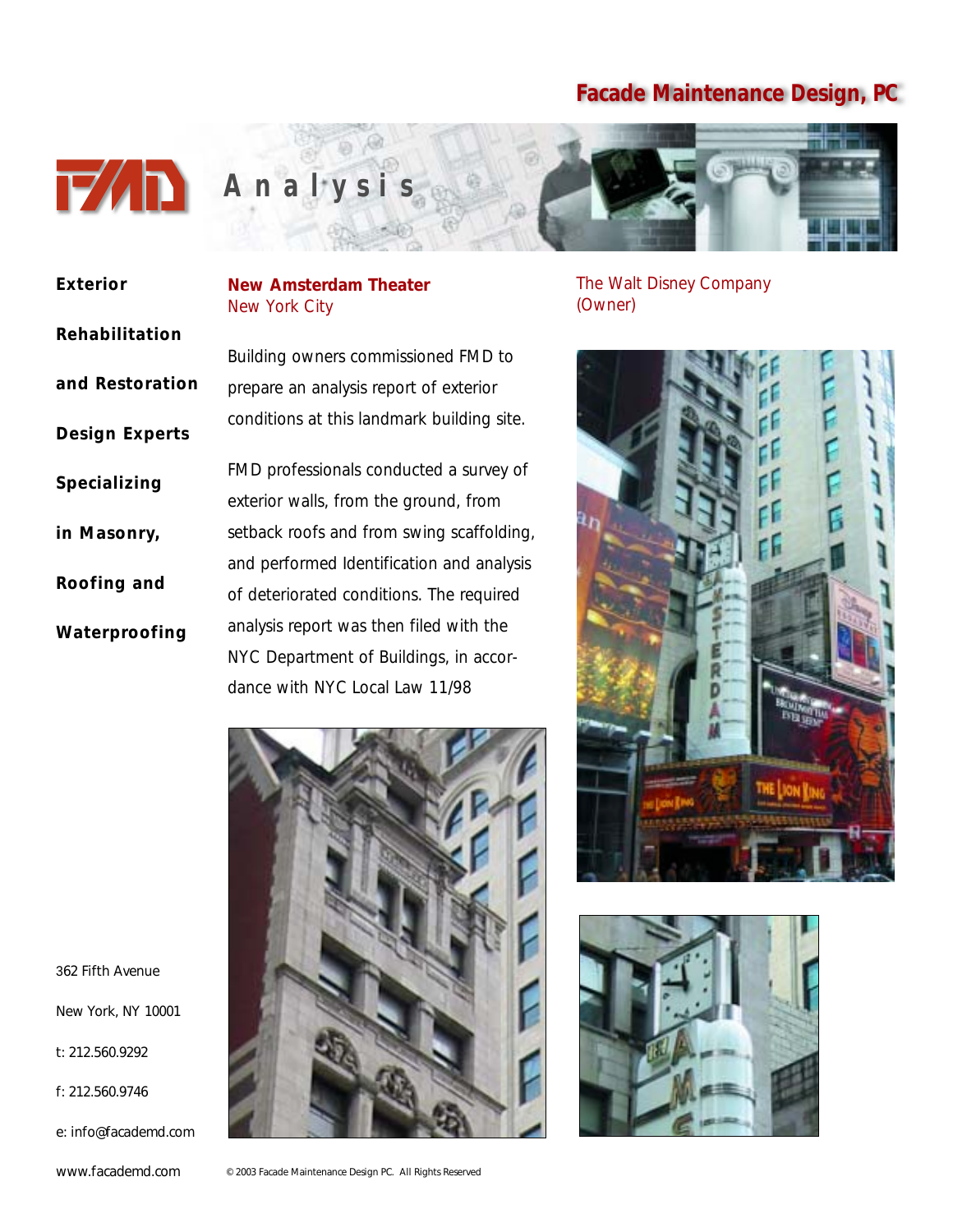

**Rehabilitation**

**and Restoration**

**Design Experts**

**Specializing** 

**in Masonry,**

**Roofing and**

**Waterproofing**

**Exterior**

#### **40 Park Avenue** New York City

Rudin Management Company (Owner/Manager)



replacement of the deteriorated balcony railing system, pointing of deteriorated mortar, and the repair of corroded structural steel.

Following partial failure of a large section of balcony masonry, owners commissioned FMD to conduct a survey of exterior walls, from the ground, from setback roofs and from swing staging, and to perform identification and analysis of deteriorated conditions, leading to the preparation of construction documents for the necessary restoration work. FMD professionals conducted extensive renovation on the damage resulting from partial failure of face brick during routine maintenance, researching the original construction and developing simple and effective solutions to repair these deteriorated conditions.

The FMD Team was responsible for the coordination of bidding and filing processes, and performance of periodic visits to the site during construction, in addition to administration of replacement of cracked and displaced face brick, replacement of deteriorated roofing and balcony waterproofing systems, the

362 Fifth Avenue

New York, NY 10001

t: 212.560.9292

f: 212.560.9746

e: info@facademd.com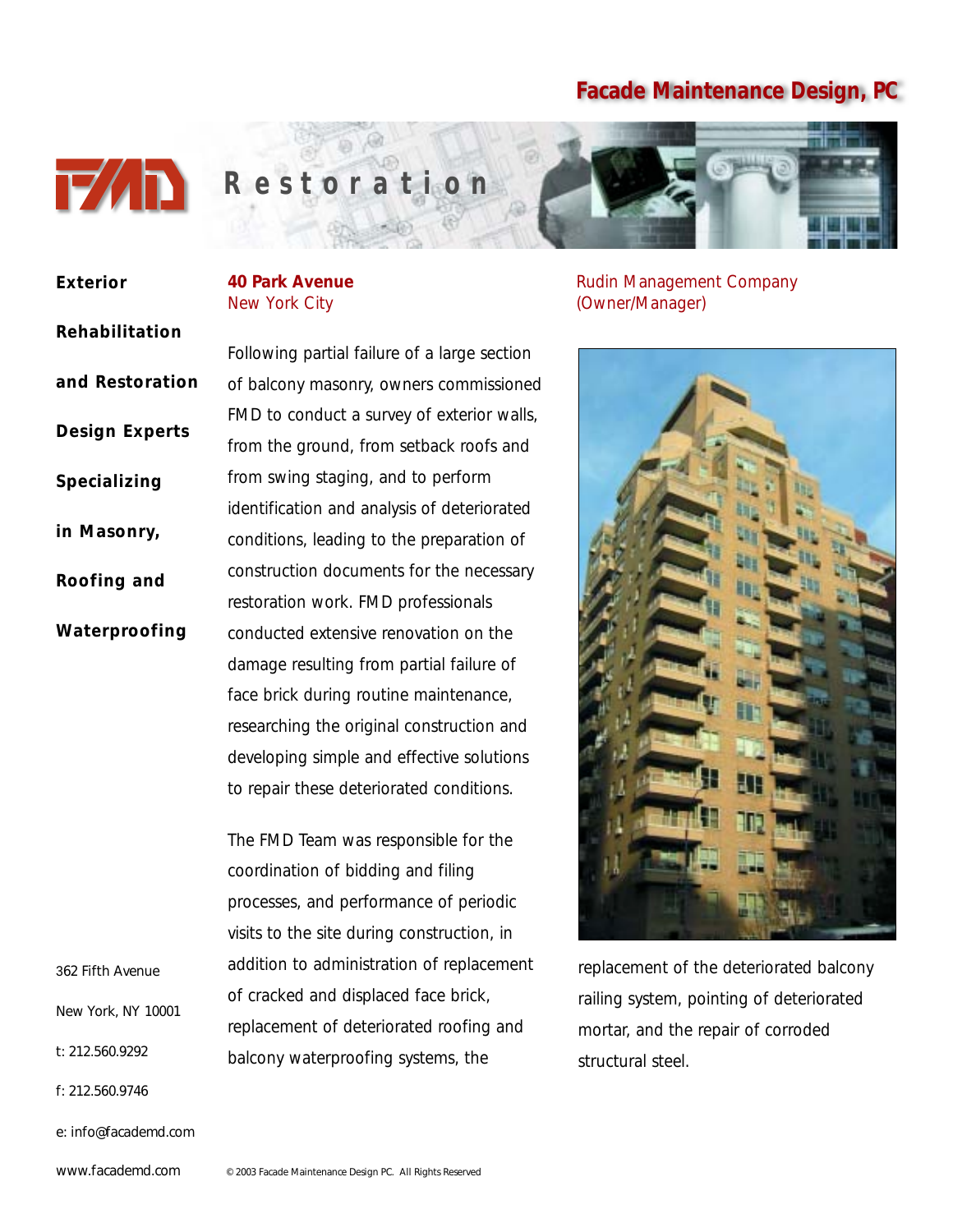

## New York City **Exterior Rehabilitation and Restoration Design Experts Specializing in Masonry, Roofing and Waterproofing** 362 Fifth Avenue New York, NY 10001 t: 212.560.9292 f: 212.560.9746 e: info@facademd.com

**452 Fifth Avenue**

Owners of this local landmark building and flagship structure of HSBC USA, commissioned the FMD Team to conduct an emergency survey of projecting ornamental copper detailing where a small section had fallen to the street. FMD professionals evaluated the copper and supporting armature and recommended repairs, but also found extensive deterioration in the slate-clad mansard roof. FMD then conducted a survey of exterior walls and roofs, from the ground, from the roof and from pipe scaffolding, and performed Identification and analysis of deteriorated conditions, leading to the preparation of construction documents for restoration work. FMD professionals administered replacement of cracked and displaced face brick, replacement of ornamental copper at projecting water tables and cornice, replacement of the slate mansard roof, and pointing of deteriorated mortar.

FMD performed periodic visits to the site during construction as well as handling

HSBC Bank (Owner)



coordination of filing and bidding of designed repairs and coordination of meetings with owner and contractors.

During implementation of the extensive restoration program, the building remained fully occupied by senior bank executives. Most of the ornamental copper was repaired in place, effecting a substantial savings in time and money.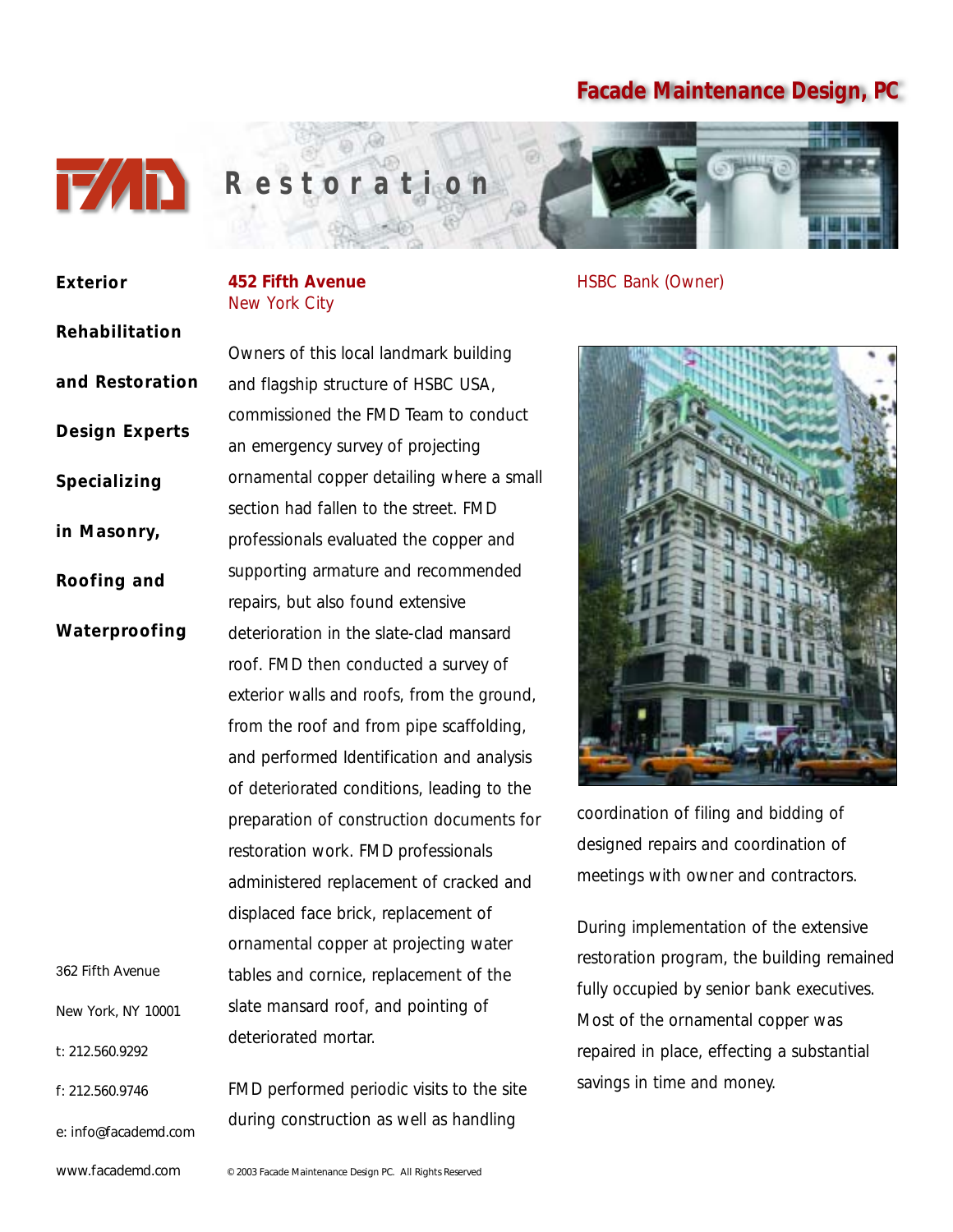

**Rehabilitation**

**and Restoration**

**Design Experts**

**Specializing** 

**in Masonry,**

**Roofing and**

**Waterproofing**

**Exterior**

#### **500 Fifth Avenue** New York City

Owners of this unusually tall (57-story) solid-wall brick masonry building located at the extremely exposed corner of Fifth Avenue and 42nd Street, commissioned FMD to conduct a survey of exterior walls, from the ground, from setback roofs and from swing scaffolding, and to perform Identification and analysis of deteriorated conditions, leading to the preparation of construction documents for necessary restoration work.

FMD professionals were asked to perform an evaluation of all windows, leading to design of replacement aluminum doublehung windows, while at the masonry walls, FMD matched a multi-color pallet of face brick for corner replacement, and designed cast concrete replacement units for deteriorated original "art-deco" style terra cotta.

The FMD Team administered replacement of cracked and displaced face brick, replacement and stabilization of existing terra cotta ornamentation with new GFRC New York, NY 10001

Newmark & Company Real Estate (Managers)



and cast stone to match the original appearance of the building, pointing of deteriorated mortar, and repair of corroded structural steel.

FMD assisted in detailing for the new construction at the top of the building as well as assisting in the bidding and filing processes and performing periodic visits to the site during construction.

362 Fifth Avenue

t: 212.560.9292

f: 212.560.9746

e: info@facademd.com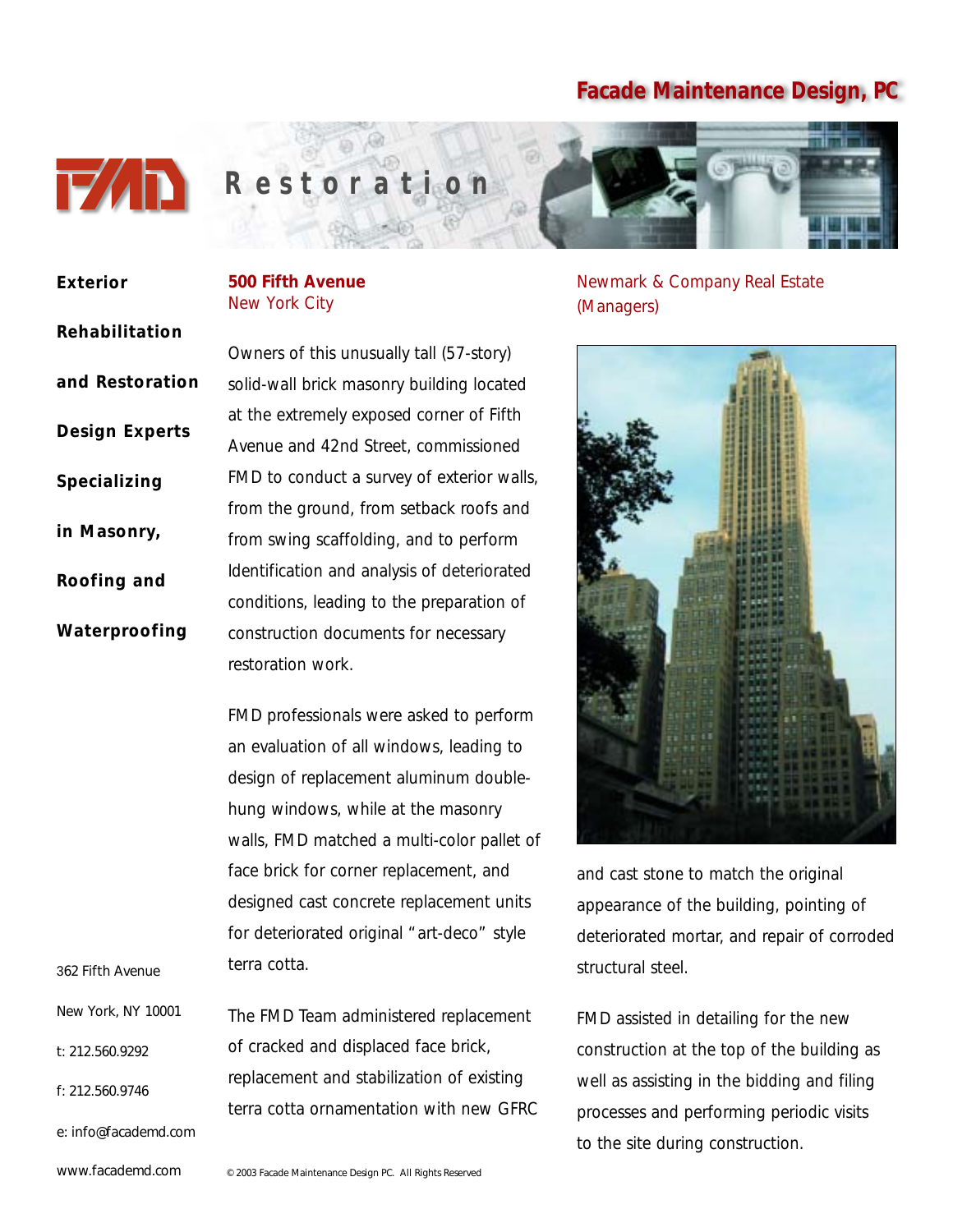

**Rehabilitation**

**and Restoration**

**Design Experts**

**Specializing** 

**in Masonry,**

**Roofing and**

**Waterproofing**

**Exterior**

#### **2411 Tratman Avenue** Bronx, NY

**Restoration, Window Replacement** As one of more than 25 Verizon buildings evaluated and restored by FMD within the past three years, this structure required a program that would provide simple yet effective restoration and repairs that could be performed while telephone operations continued inside the buildings.

FMD professionals conducted a survey of exterior walls, from the ground, from setback roofs and from swing scaffolding, and performed Identification and analysis of deteriorated conditions, leading to the preparation of construction documents for restoration work. The FMD Team was responsible for the design of replacement aluminum-framed double-hung windows as well as for the design of rehabilitation repairs to deteriorated interior finishes.

Verizon Communications (Owner) Tishman Corp. (Construction Manager)



The FMD Team was responsible for replacement of cracked and displaced face brick, partial replacement of displaced parapet walls, patching and replacement of deteriorated limestone ornamentation, pointing of deteriorated mortar, the replacement of corroded structural steel, and repair of deteriorated structural concrete at the sidewalk vault structure.

362 Fifth Avenue

New York, NY 10001

- t: 212.560.9292
- f: 212.560.9746

e: info@facademd.com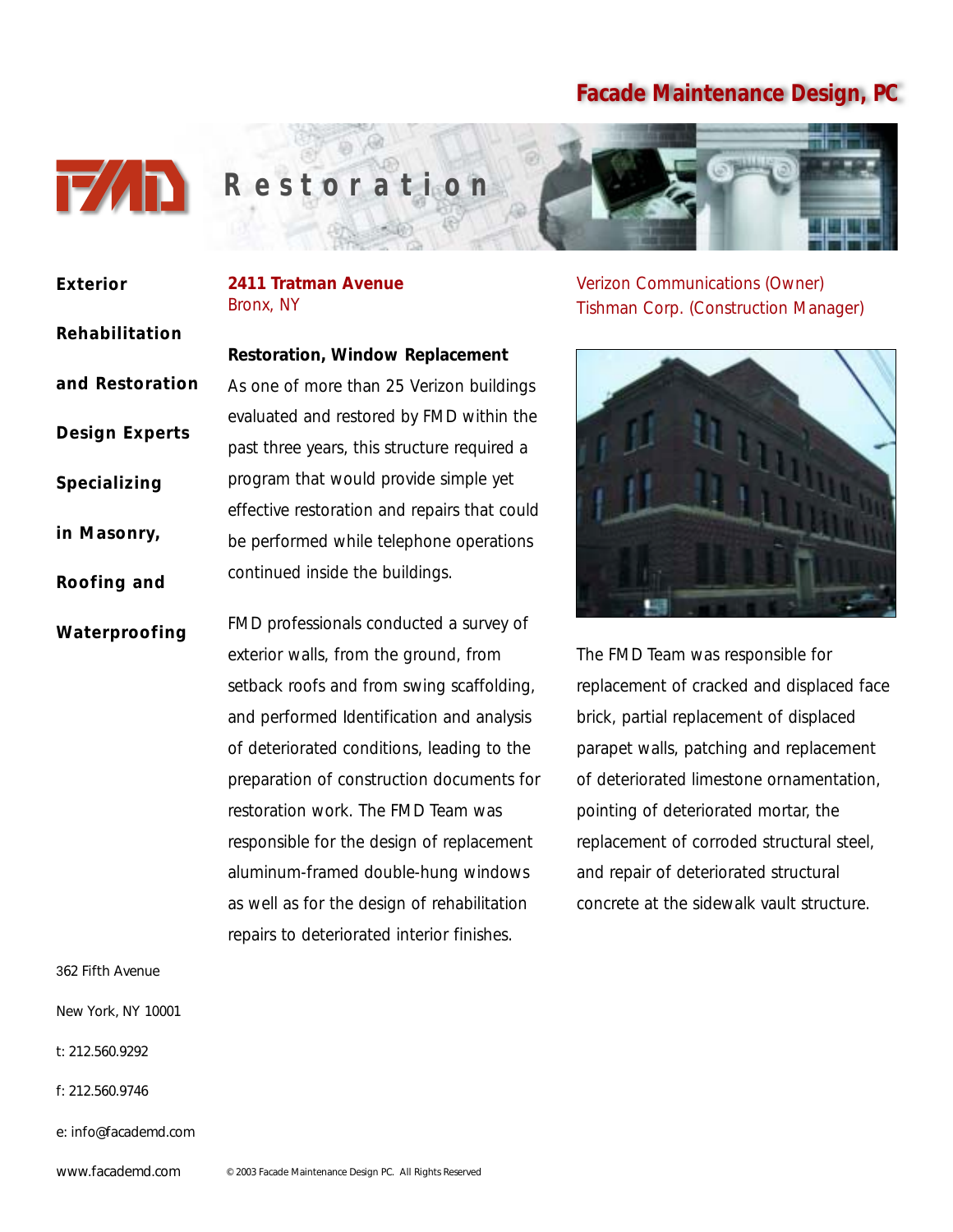

| <b>Exterior</b>       | <b>770 Park Avenue</b><br>New York City     |
|-----------------------|---------------------------------------------|
| Rehabilitation        |                                             |
|                       | Restoration, Roofing & Waterproofing        |
| and Restoration       | Management of this local landmarked         |
| <b>Design Experts</b> | cooperative residence commissioned FMD      |
|                       | to conduct a survey of exterior walls, from |
| Specializing          | the ground, from setback roofs and from     |
|                       | swing scaffolding, and to perform           |
| in Masonry,           | Identification and analysis of deteriorated |
| Roofing and           | conditions, leading to the preparation of   |
|                       | construction documents for restoration      |
| Waterproofing         | work. The phased restoration program        |
|                       | developed by the FMD Team allowed for       |
|                       | work to be performed with minimal           |
|                       | disturbance to the building's staff and     |
|                       | tenants, within the anticipated budget      |
|                       | and on schedule.                            |
|                       |                                             |
|                       | FMD professionals administered the          |
|                       | replacement of cracked and displaced face   |
|                       | brick, the partial replacement of displaced |
|                       | and deteriorated parapet walls, the         |
| 362 Fifth Avenue      | replacement of deteriorated roofing and     |
|                       |                                             |

New York, NY 10001

t: 212.560.9292

f: 212.560.9746

e: info@facademd.com

www.facademd.com

deteriorated mortar.

Brown Harris Stevens Inc. (Manager)

FMD coordinated the bidding and filing processes, as well as meetings with owners contractors, and management, and performed periodic visits to the site during the construction phase.



© 2003 Facade Maintenance Design PC. All Rights Reserved

terrace waterproofing systems, the patching of deteriorated limestone

ornamentation, and the pointing of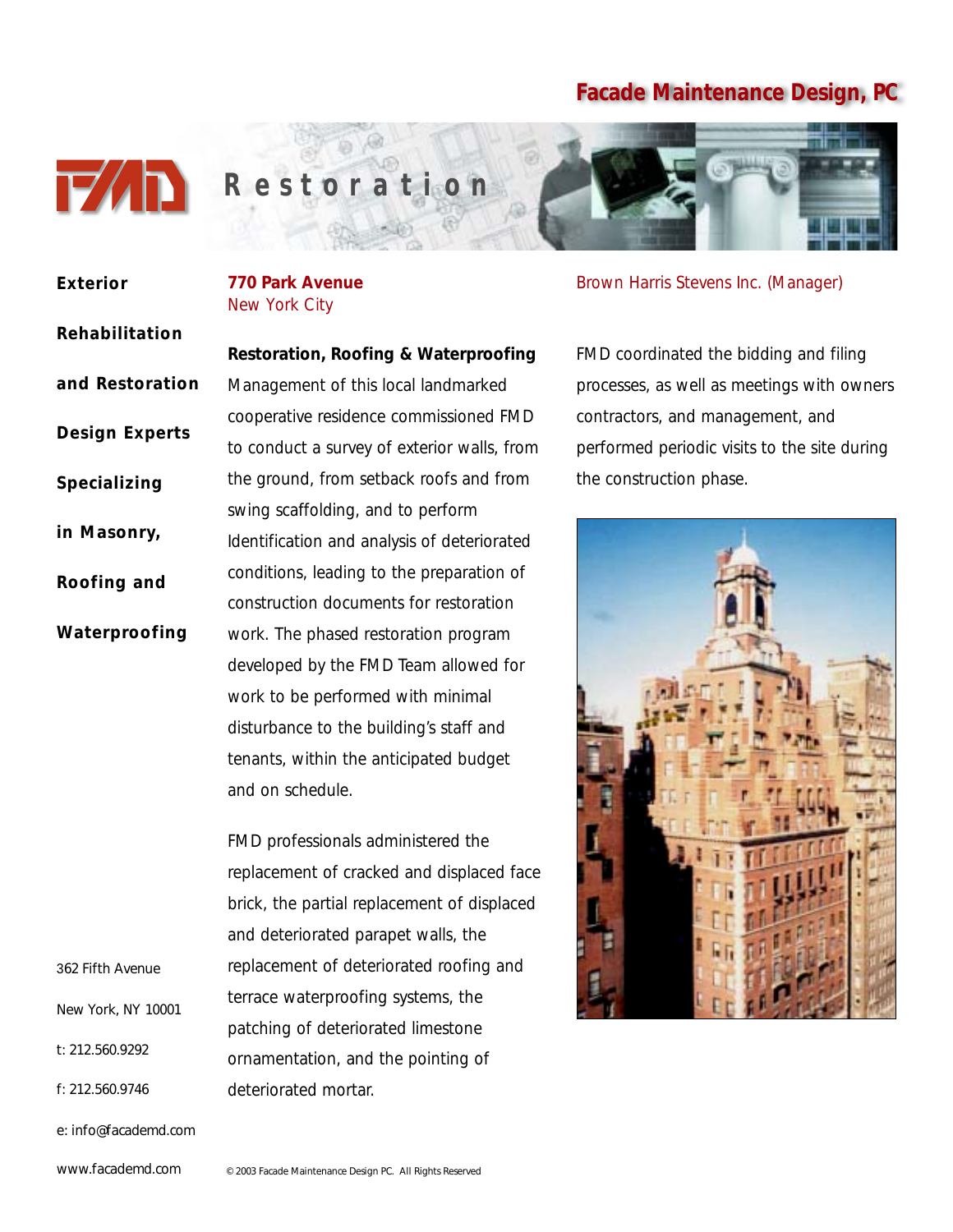

## **944 Fifth Avenue** New York City **and Window Rehabilitation Exterior Rehabilitation and Restoration Design Experts Specializing in Masonry, Roofing and Waterproofing**

362 Fifth Avenue

New York, NY 10001

t: 212.560.9292

f: 212.560.9746

e: info@facademd.com

www.facademd.com

**Restoration, Roofing & Waterproofing**

FMD conducted a survey of exterior

penthouse walls from roof, evaluation of existing roofing and penthouse terrace waterproofing systems, and design of rehabilitation for selected original woodframed windows. FMD prepared and filed construction documents for restoration and replacement work, and coordinated bidding and filing processes, in addition to performing periodic visits to the site during construction.

FMD coordinated replacement of cracked and displaced face brick, replacement of deteriorated roofing and terrace waterproofing systems, including perimeter flashing secured inside masonry walls, partial replacement of deteriorated parapet walls, pointing of deteriorated mortar, and design of new decorative pavement system.

Insignia Residential Group (Manager)

Work was performed in accordance with FMD's construction documents, with minimal disturbance to building staff and tenants of this local landmarked cooperative residence, completing the assignment within the anticipated budget and on schedule.



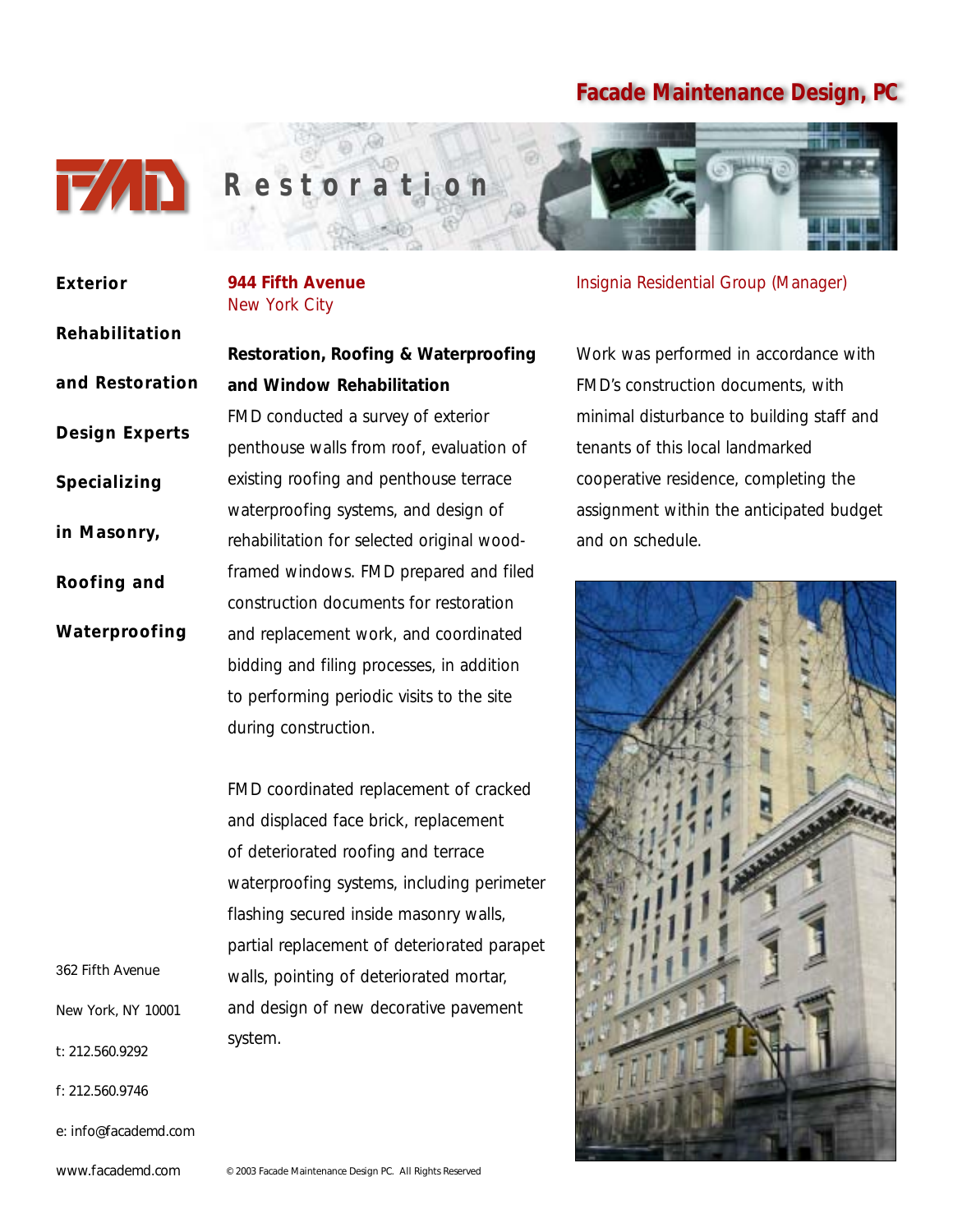

**Rehabilitation**

**and Restoration**

**Design Experts**

**Specializing** 

**in Masonry,**

**Roofing and**

**Waterproofing**

**Exterior**

#### **Gould Memorial Library**  Bronx, NY

Gould Memorial Library, formerly part of the NYU Uptown Campus, designed by Stanford White of noted architecture firm McKim, Mead and White in the 1890's, is a local interior and exterior landmark and is listed on the National Register of Historic Places. FMD led and worked with conservation professionals and specialized contractors to analyze and implement restoration and repairs which are expected to increase the life of the windows and ceiling of this spectacular building into the next century.

FMD professionals conducted a survey and analysis of the guastavino tile dome and roofs, performed historic research and restoration of interior plaster cracks and



Dormitory Authority, State of New York



finishes at the dome and barrel vaults, designed minimally invasive reattachment of life-sized hollow plaster statues, as well as analyzed and restored wood and stained glass windows by Tiffany & Company, and interior plaster finishes.

The FMD Team performed identification and analysis of deteriorated conditions, *Continued on following page*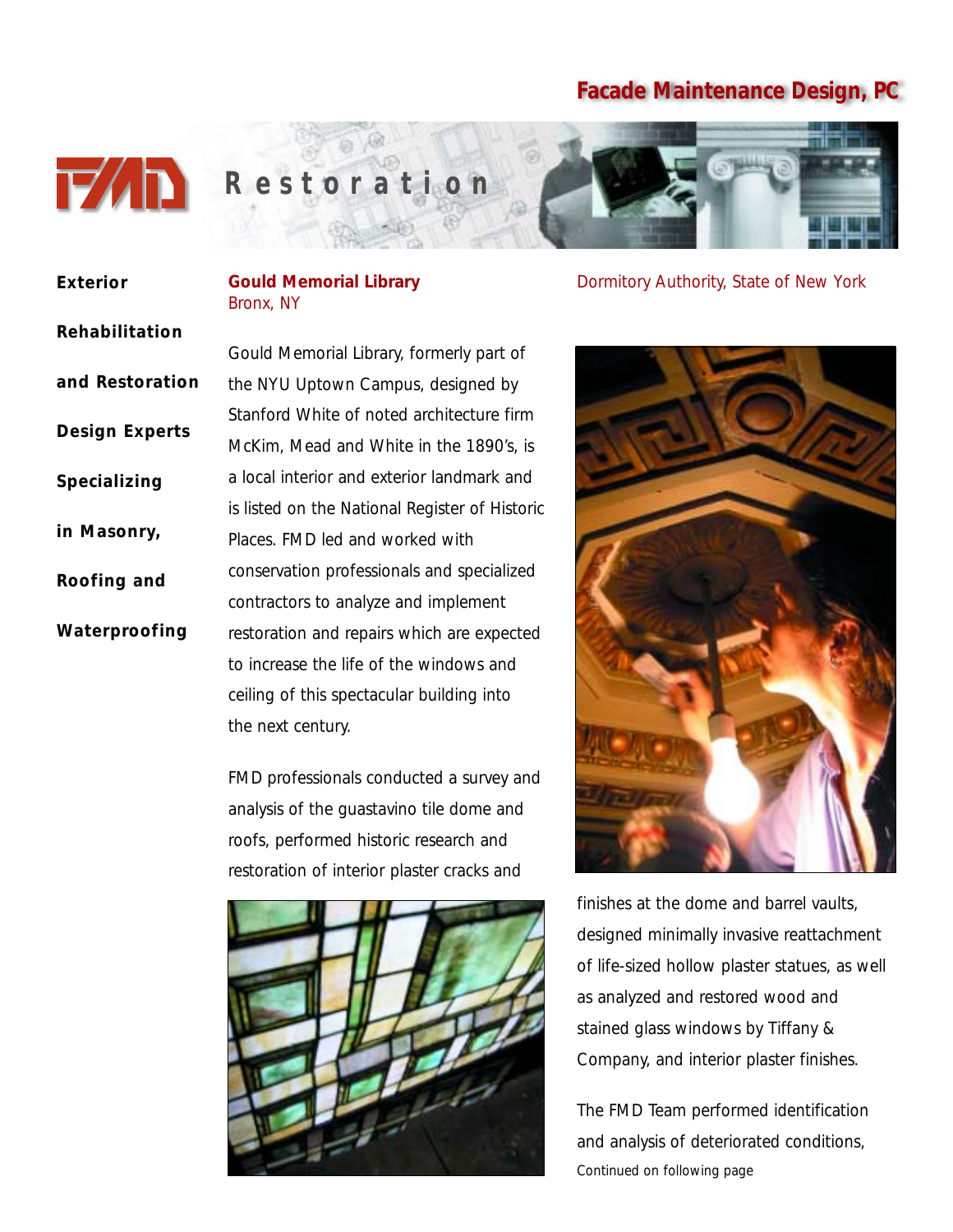#### **Restoration Facade Maintenance Design, PC**



**Gould Memorial Library**  Bronx, NY

362 Fifth Avenue New York, NY 10001 t: 212.560.9292 f: 212.560.9746 e: info@facademd.com www.facademd.com



leading to the preparation of construction documents for restoration work, including resetting of the grand granite steps and design and installation of ADA compliant bronze handrails which were designed and engineered with structural aluminum cores to meet both structural and aesthetic requirements.



Cracks at the plaster ceiling were adhered with a specially formulated adhesive to retain the original plaster. Plaster statues were re-adhered in-situ through 1-inch holes at the base via an articulating borescope and adhesive injector. Plaster finishes were restored with appropriate colors and materials based on chemical and microscopic analysis. Large stained glass windows are an extremely rare three-dimensional design by Tiffany and Company. The windows were removed, cleaned and releaded, and once again reveal their original brilliant colors to the library interior.

FMD obtained approvals for work related to landmark status, recommended the contractors for bidding and performed periodic visits to site during the restoration work.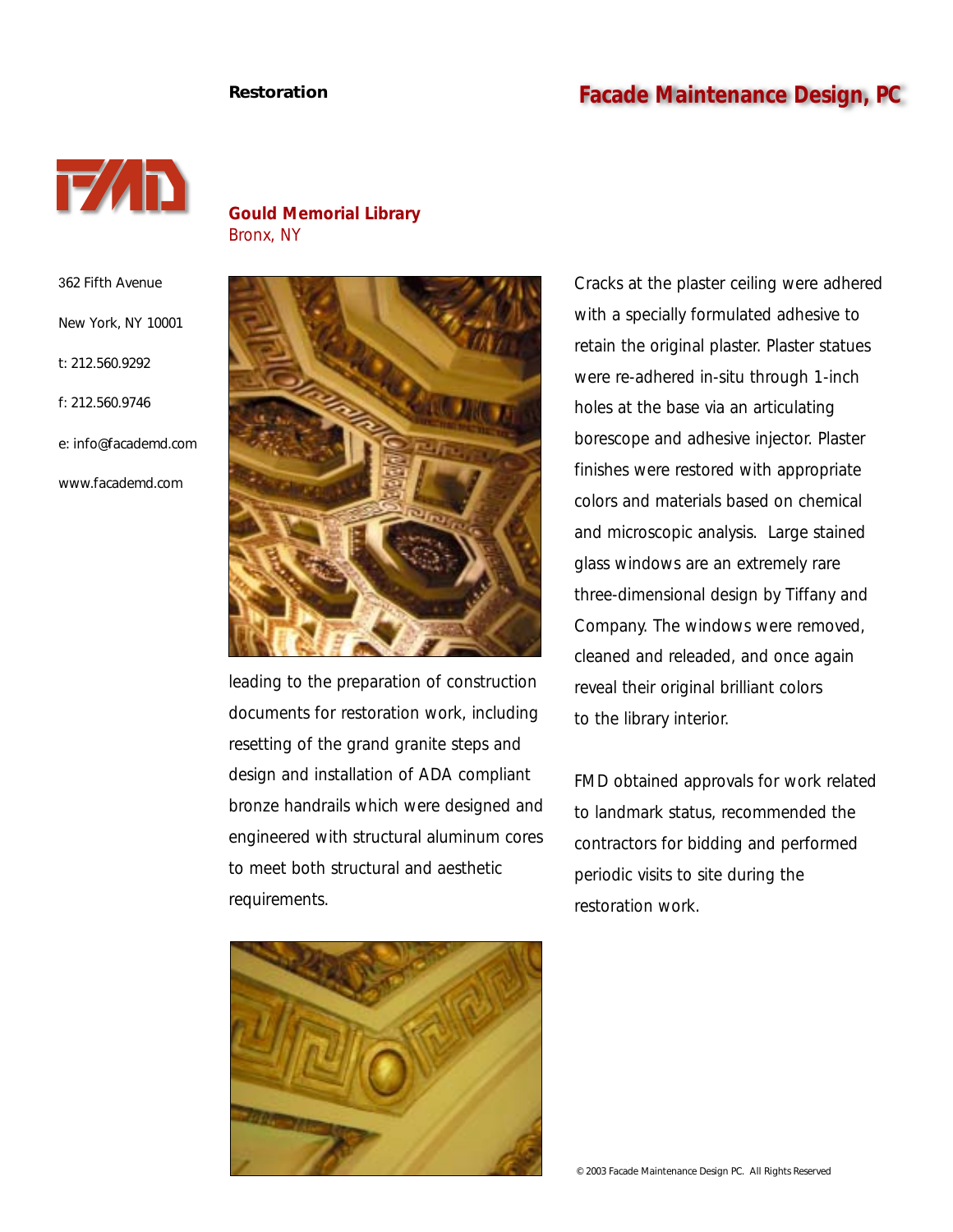

| <b>Exterior</b>       | <b>Ritz Carlton Hotels</b><br>Boston, MA; New York, |
|-----------------------|-----------------------------------------------------|
| Rehabilitation        | New Orleans, LA                                     |
| and Restoration       | In Boston, FMD condu                                |
|                       | exterior walls, from the                            |
| <b>Design Experts</b> | from pipe staging and                               |
| Specializing          | identifying and analyzi                             |
|                       | conditions and leading                              |
| in Masonry,           | of construction docum                               |
|                       | work. FMD professiona                               |
| Roofing and           | replacement of the ori                              |
| Waterproofing         | cast concrete detail sto                            |

# NY:

cted a survey of e ground, from roofs, swing scaffolding, ng deteriorated to the preparation ents for restoration als administered ginal poor quality ones with high



Millennium MDA (Developer) Millennium Partners (Developer) Le Triomphe Property Group (Developer)



quality cast concrete ornamental panels, matching the original appearance.

Boston's Local landmark building had been deemed unsafe due to loose fragments on exterior walls and had massive sidewalk bridging in place for several years prior to this project. Previous recommendations had included removing all face brick from the building and installing additional substructure which would have required replacement of all interior finishes. The FMD Team developed a simple testing process to show that the existing wall structure was suitable for minor upgrading and pinning of the existing face brick in *Continued on following page*